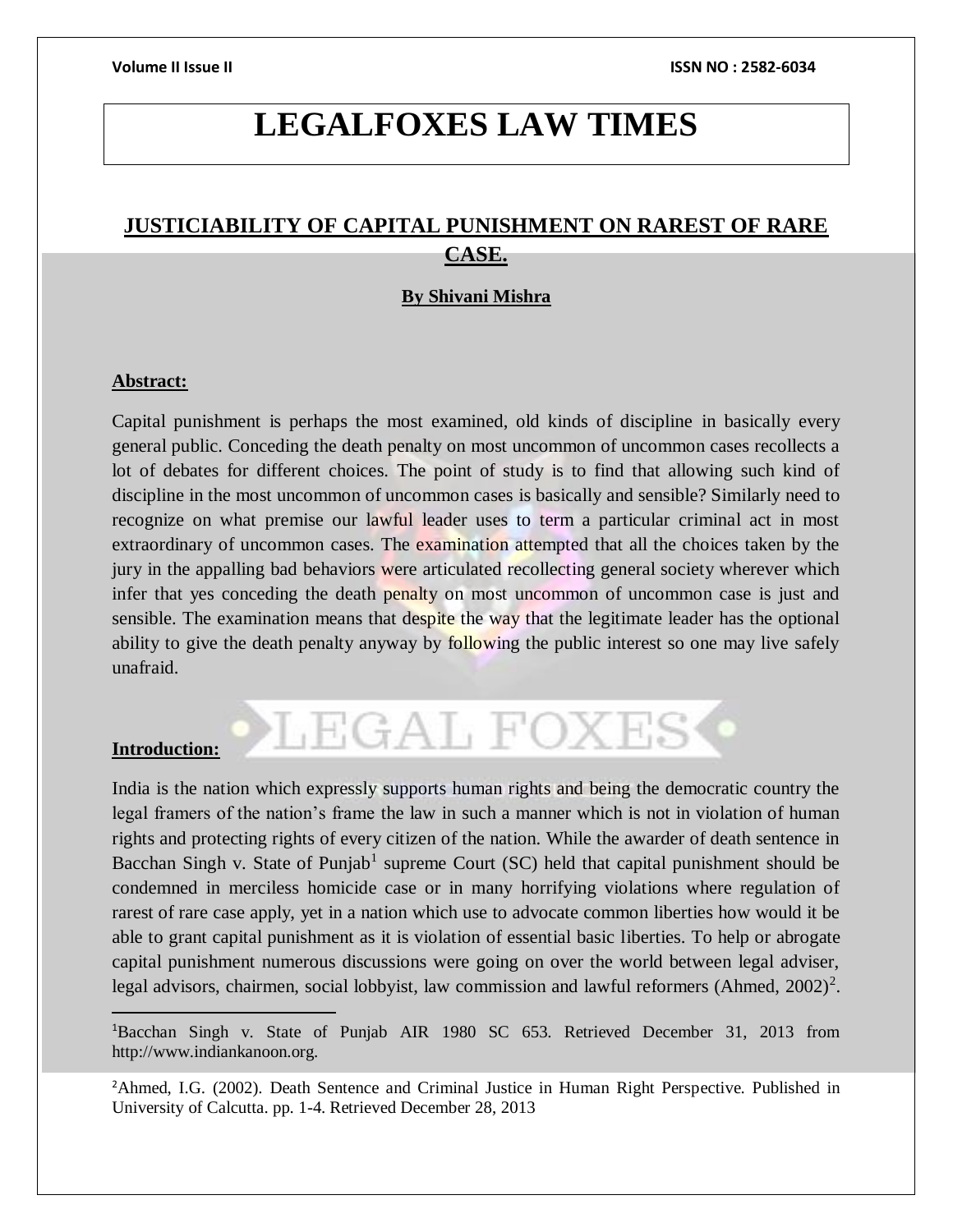In India death penalty utilized as a compelling weapon to end shocking violations against society. Concurring to obstruction influence of capital punishment the dread of being granted with death punishment which gets an offender far from culpability.

The united nation (UN) stated that globally there is need of giving equal status to capital punishment. Strategy which should be followed should be reasonable, just and reasonable (UN Charter,  $1948$ <sup>3</sup>. For instance United Nation Economic and Social Council (UNESC) in its resolution no. 15 of 1996 urged its part to nullify capital punishment and prescribe those nations that utilization to give capital punishment had a rapid and reasonable preliminary to denounce (UNESC, 1996)<sup>4</sup> .Article 5 of universal declaration of human rights (UDHR) and Article 21 of Indian constitution is providing one and the same thing by stating that each and every citizen has the right to life and the person should not be awarded any kind of punishment which is inhumane in nature.. Article 7 of the International Covenant on Civil and Political Rights, 1966<sup>5</sup> gives that nobody will be exposed to torment or to savage, brutal or debasing treatment or punishment. India is an individual from the United Nations.Based on the statement made by the UN council many nations have abrogated the concept of capital punishment, and many nations have created an exception which is of rarest of rare case to give the capital punishment and India is one of that country. Progressively, the world changed with the reasoning and customs of the general public. In England death sentences are granted to a worker on the off chance that the individual in question took something unimportant. There was an unforgiving demeanor back then (Agrawal A.,  $2000)^6$ .

### **Domain of capital punishment:**

 $\overline{a}$ 

As per Oxford Dictionary, Capital Punishment is the legitimately approved slaughtering of someone as punishment for a wrongdoing  $\frac{7}{K}$ indersley, 2011).

Capital Punishment is the death sentence granted for capital offenses like wrongdoings including arranged homicide, various killings, rehashed violations; assault and murder and so on where in

<sup>6</sup>Agrawal, A. (2000). Abolition or retention of death penalty in India - A critical Appraisal. Published in Gujarat National Law University, Gandhinagar (India). pp. 2- 4. Retrieved December 29, 2013

<sup>7</sup>Kindersley, D. (2011). DK Illustrated Oxford Dictionary. Dorling Kindersley Limited and Oxford University Press. ISBN 978-0-1434-1621-0

<sup>&</sup>lt;sup>3</sup> International Scenario of United Nation Charter. (1948). Retrieved December 28, 2013 from http://www.un.org/en/documents/udhr/

<sup>4</sup>United Nations Economic and Social Council. (1996). Retrieved December 28, 2013 from http://www.un.org/esa/.../ecosocmainres.htm

<sup>&</sup>lt;sup>5</sup>International Covenant on Civil and Political Rights. (1966) Adopted and opened for signature, ratification and accession by General Assembly resolution 2200A (XXI) of December 16, 1966. Retrieved December 28, 2013 from http://www.ohchr.org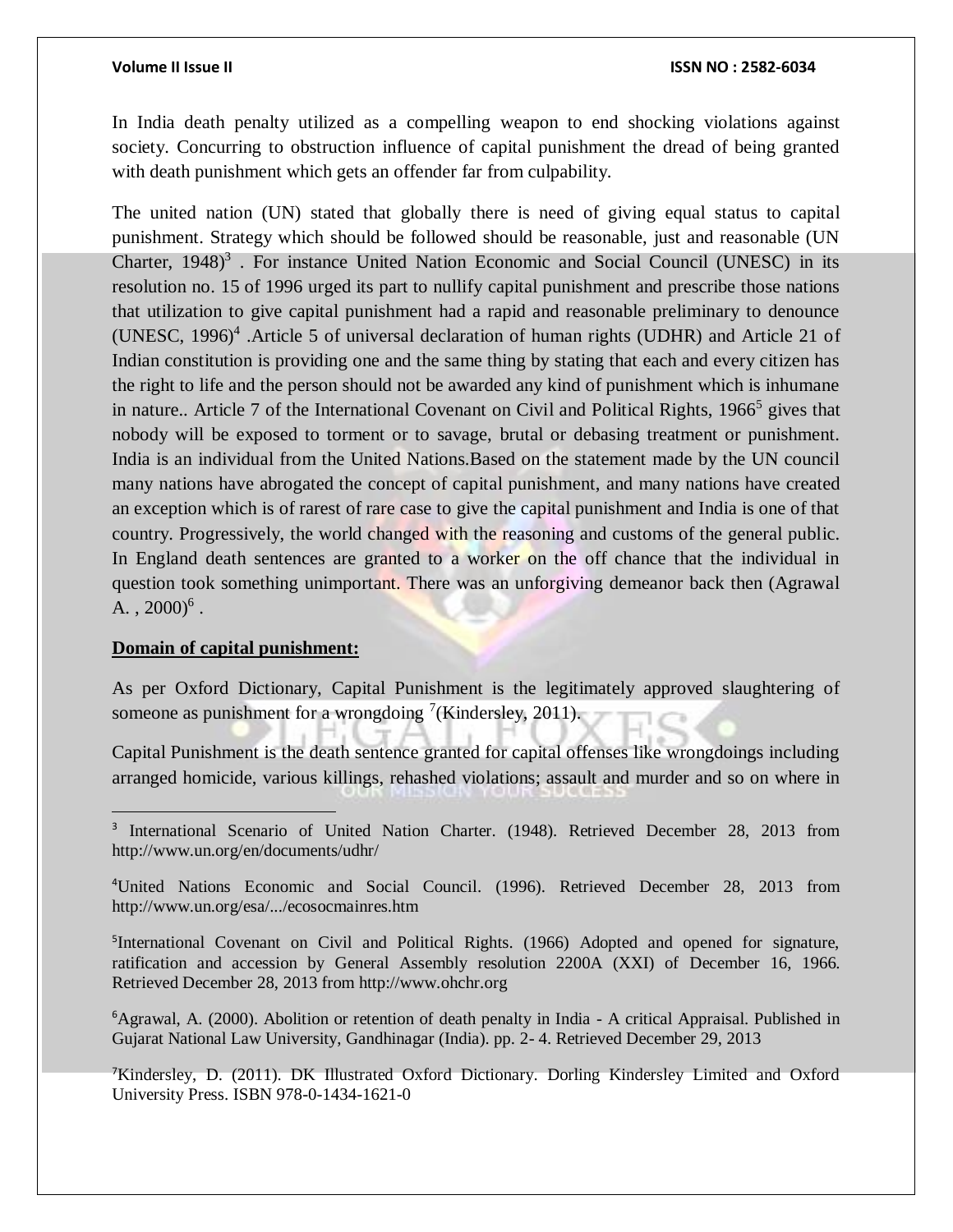the criminal provision consider such person as a gross risk to the presence of the general public and give death punishment<sup>8</sup>.

Capital Punishment use to force on the person saw as blameworthy of wrongdoing. Wrongdoings aren't right whose support is disciplinary and is no chance remissible by any private person yet only by crown, if remissible by any means (Bhattacharya,  $2013$ )<sup>9</sup>.

As per Blackstone wrongdoing is done against violation of public law through submitting any demonstration or excluded (Bhattacharya,  $2013)^{10}$ .

### **Doctrine of rarest of rare cases:**

To comprehend this tenet scientist had gone through numerous cases those are as:

In Rooper v. Simmons case<sup>11</sup> Supreme Court restricted the granting of death penalty under long term old enough and sets least period of death penalty.

In Uttecht v. Earthy colored case<sup>12</sup> US Supreme court judgment was demonstrated an exception with respect to death penalty. High Court in his judgment requested for the formation of preliminary in two stages for death penalty. In its first preliminary the law specialist will see whether the blamed is as blameworthy for wrongdoing of homicide and in the another preliminary the legal scholar will conclude whether to punish liable with death penalty is suitable or not just if the denounced demonstrated liable in first trial<sup>13</sup>. As to grant penalty, the Supreme Court needs to jury consider exasperating elements and that through the proof introduced in the event that which incorporate disturbing and relieving conditions. It was held that the death penalty should be granted in 'the most noticeably awful of most pessimistic scenarios' and not regularly and that to be decided on crooks fierce past acts, whenever blamed had long savage and criminal record or a few people killed at the hour of denounced carried out homicide or murders.

8Retrieved December 29, 2013 from : http://www.legal-explanations.in/definitions/capitalpunishment.html

<sup>9</sup> Bhattacharya, T. (2013). The Indian Penal Code (ed. VII). Central Law Agency, Allahabad: pp " 8 -10

 $10$ Ibid.

<sup>11</sup>Roopers v. Simmons 543 US 551, 578 app. 579-580 (2005). Retrieved December 31, 2013 from http://www.supremecourt.gov

<sup>12</sup>Uttecht v.Brown 127 S.Ct. 2218 (2007). Retrieved December 31, 2013 from http://www.supremecourt.gov/

<sup>13</sup>Gregg v. Georgia, 428 U.S 153, 163 (1976). Retrieved December 31, 2013 from http://www.supremecourt.gov/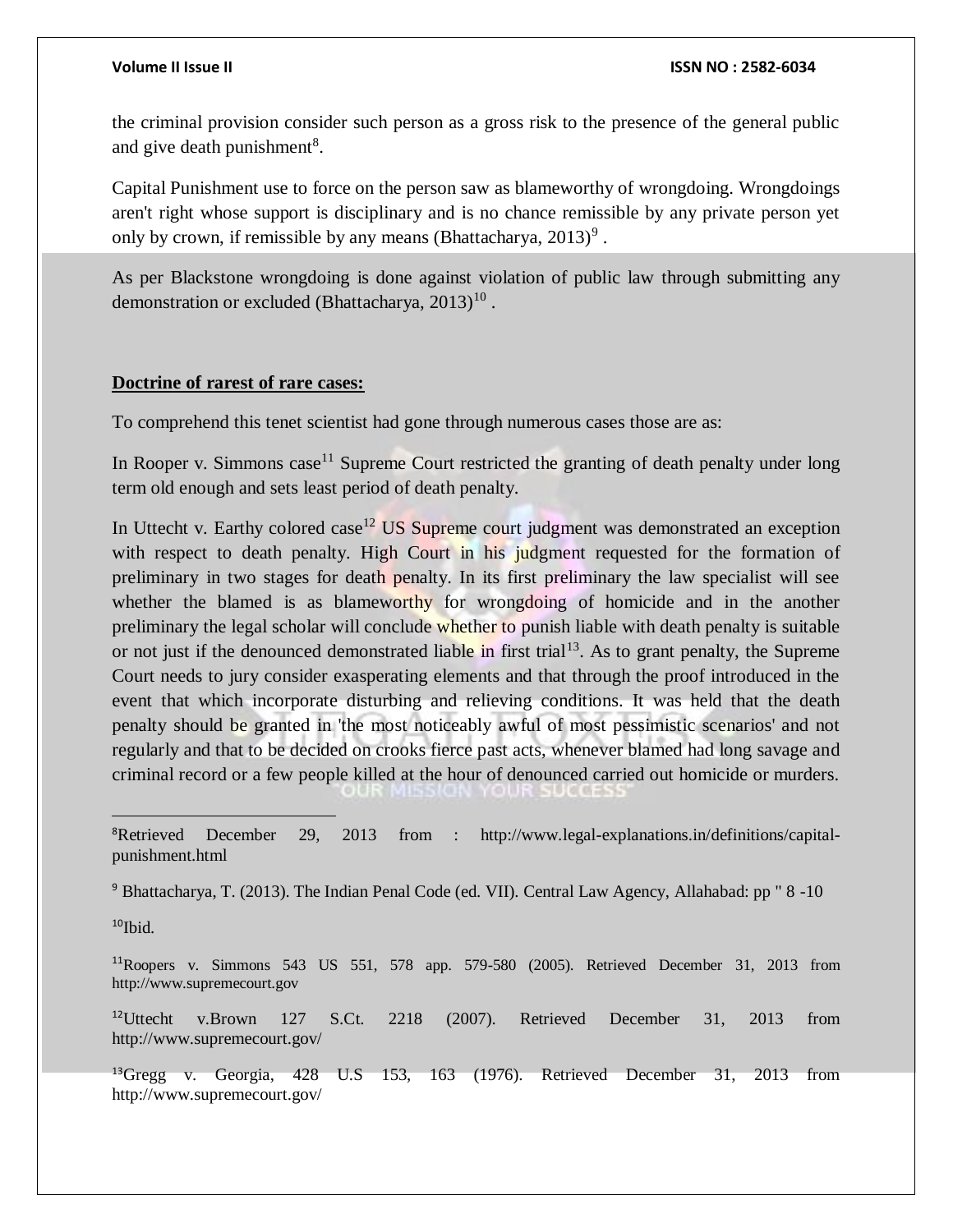### **Volume II Issue II ISSN NO : 2582-6034**

Under Lockhart v. Mccree<sup>14</sup>, Supreme Court judgment maintain the constitutionality of state strategy with respect to the legal scholar of death qualified and it was held that the law specialist who will sit in any part case identified with capital punishment for the determination of blame or blamelessness just as to decide if death penalty should be granted or not should not be philosophically or strictly contradict to death penalty and these legal adviser will locate the exasperating and relocating factor all things considered and on that premise only death penalty should be awarded .

The Above cases were of United States but when we will have a look on Indian Cases we will find that:

Section- 302 of Indian Penal Code, 1860 prescribe death penalty or life imprisonment as penalty for murder. It is not possible to hold that the provision of death penalty as an alternative punishment for murder is unreasonable and not in public interest. The deprivation of freedom consequence upon an order of conviction and sentence is not a direct and inevitable consequences of law but is merely incidental to the order of conviction and sentence is not a direct and inevitable consequences of the penal law but is merely incidental to the order of conviction and sentence which may or may not come into play, that is to say, which may or may be passed. Thus section- 302 of Indian Penal Code does not have to stand the test of Article-19(1) of Constitution of India,  $1950^{15}$ .

Supreme Court from Bacchan Singh V. State of Punjab<sup>16</sup> improve the statue by the ruling that death penalty will be awarded only on rarest of rare crimes, where other remedy is unquestionable<sup>17</sup>. Till 1970 constitutional court require to mention the reason behind awarding imprisonment for life rather than death sentence in capital offence<sup>18</sup>.

In Jagmohan Singh v. State of Uttar Pradesh<sup>19</sup> Supreme Court by supporting constitutionality of death penalty held it doesn't only forestall the wrongdoing yet in addition it forestall the general

### **"OUR MISSION YOUR SUCCESS"**

<sup>14</sup> Lockhart v. Mccree476, US 162, 164, 173 (1986). Retrieved December 31, 2013 from http://www.supremecourt.gov/

<sup>15</sup>Bacchan Singh v State of Punjab, 1980 Cr.LJ at pp. 653- 657 (SC). Retrieved December 31, 2013 from http://www.indiankanoon.org

<sup>16</sup>Bacchan Singh v. State of Punjab AIR 1980 Sc 898. Retrieved December 31, 2013 from http://www.indiankanoon.org

 $17$ Ibid.

 $\overline{a}$ 

<sup>18</sup>Bacchan Singh v. State of Punjab AIR 2012 SC 1357. Retrieved December 31, 2013 from http://www.indiankanoon.org

<sup>19</sup>Jagmohan Singh v. State of U.P AIR 1973 SC 947. Retrieved December 31, 2013 from http://www.indiankanoon.org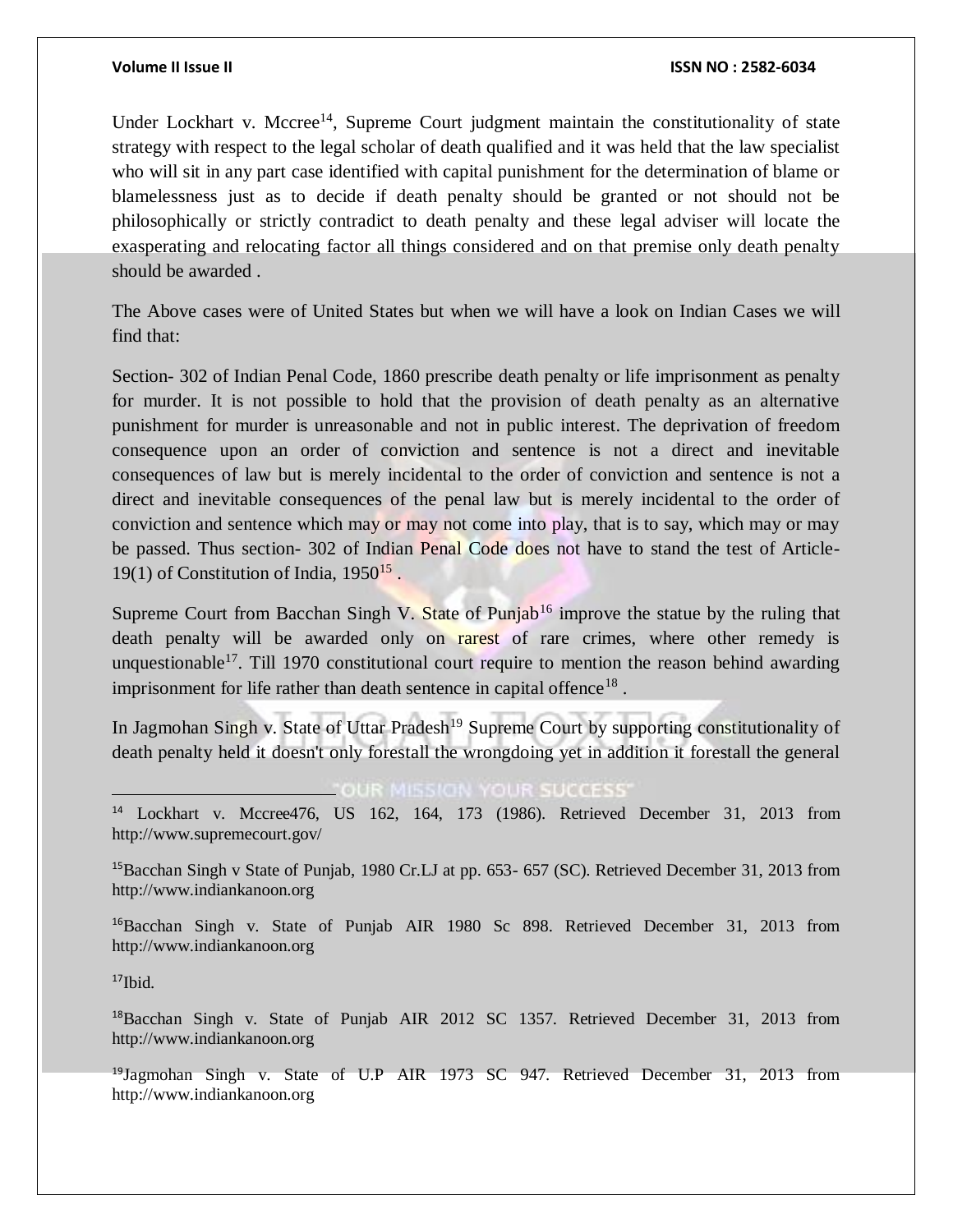public. The conditions of case will choose the granting of capital punishment which is only to ensure state security, public request and interest<sup>20</sup>.

In this way when we view uncovered perusing of Section 235 of Code of Criminal Procedure (Cr.PC) and Section 354 of Cr.PC it gave a privilege to blamed for hearing for pre-sentence under section 235(2) and force the court to indicate extraordinary reason for granting death penalty preferably for granting death penalty rather over the elective imprisonment for life section  $354(3)^{21}$ .

In 1980 again the constitutionality of death penalty came as a question under the steady gaze of court in Bacchan Singh v. State of Punjab<sup>22</sup>Supreme Court stressed on two question to be considered that:-

- Was there any uncommon about the wrongdoing?
- Conditions of wrongdoing show its mercilessness so much that the blamed should be penalized with death penalty<sup>23</sup>.

After this court stated that for doing such offences which are heinous in nature are of the level which come under the rarest of rare cases in those cases the circumstances are considered to be the worst. Likewise while interpretation of section 354(3) of Cr.PC103, under uncommon reason necessity court went ahead conclusion that:-

"A genuine or withstanding concern for human existence pride proposes protection from ending a daily existence through lawful instrumentality. That should not be done save in rarest of rare cases when the elective option is unquestionably abandoned<sup>24</sup>.

Honorable court more explains the Doctrine of rarest of rare case from the milestone judgment in Macchi Singh and ors v. State of Punjab<sup>25</sup>, this case mirrors the ruthlessness of wrongdoing. It is an instance of harsh intensity in which just a family debate of Macchi Singh along with 11 others, has killed 17 people for an unknown reason at a point of time when no person can be used to witness the incident. The court itself in the position of supporting public everywhere whose response is stunned to the point that they need the honor of death penalty against the blamed

 $20$ Ibid.

 $\overline{a}$ 

 $21$  Ibid.

 $23$ Ibid.

 $24$  Ibid.

 $^{25}$ Macchi Singh and ors v. State of Punjab AIR 1983 SC 957. Retrieved December 31, 2013 from http://www.indiankanoon.org

<sup>22</sup>Bacchan Singh v. State of Punjab AIR 1980 SC 898. Retrieved December 31, 2013 from http://www.indiankanoon.org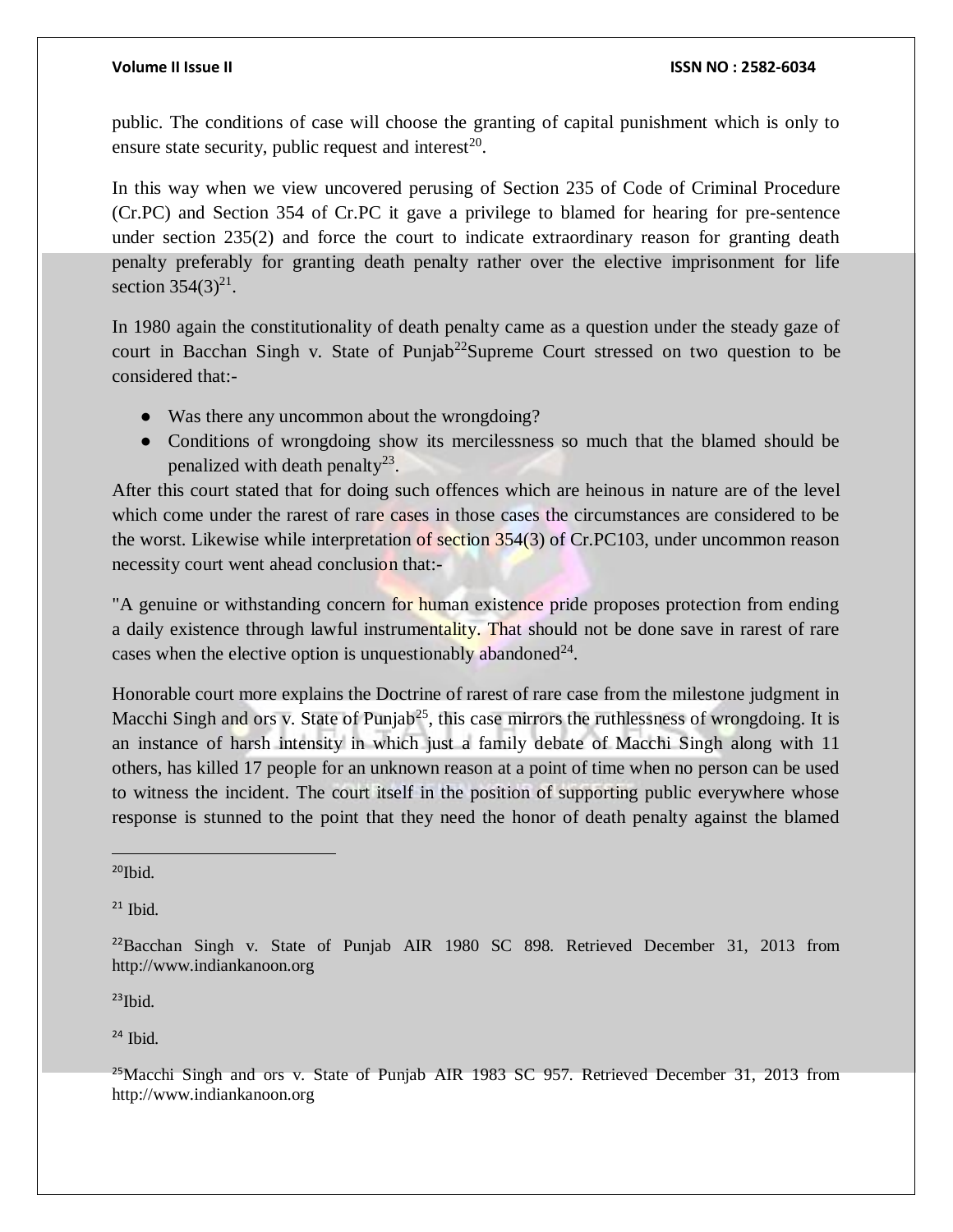### **Volume II Issue II ISSN NO : 2582-6034**

through the force holder for legal executive independent of their personal opinion<sup>26</sup>. Likewise court in this judgment mention the condition to be satisfied for granting of death penalty along with illustration those are $27$ :-

- a. At the point when the homicide was incredibly severe in nature which excited extraordinary and outrageous indications of the network.
- b. At the point when the homicide is submitted for a thought process which shows absolute debasement and ugliness.
- c. Endowment deaths or murdering because of infatuation with another lady, of an individual from a booked clan or planned station on grounds of his rank/clan; offenses to threaten individuals to surrender property and different advantages to switch past shameful acts and to reestablish the social equilibrium.
- d. In cases of numerous killings of individuals from a specific family, standing, network or area.
- e. In which the incident is of nature in which the youngsters are above suspicion, spineless women's because of the society, ailing person, a person who is murdered for personal reasons.

### **Conclusion:**

The Preamble of India which says "We the people of India" straightforwardly demonstrates it as a majority rule nation where the general population everywhere wins.The lawmakers of the nation while framing the law has considered one law is not inconsistent to the other law, that means by one law should not overshadow the other law by its effect. At the point when any wrongdoing submitted by blamed he should be rebuffed by the state through law as it impacts the public or the guiltless casualties. Capital Punishment is the most extreme punishment of the general public. Universal Declaration of Human Right just like India have not totally abrogated the concept of capital punishment it has just set the limit for the application of the capital punishment which is in the rarest of rare cases. According to the subject of article that capital Punishment in rarest of rare case is simply and reasonable? Answer is yes it is reasonable on the premise as -

Despite the fact that India is a functioning individual from the United Nations and has marked and confirmed the vast majority of the International Instruments on common liberties, capital punishment actually stays in our resolution book.

India is a nation of various cultures, various sorts of individuals having their diverse perspective and living. The demonstrations of violations are not the pattern of current territory but rather it

 $26$ Ibid.

 $27$ Ibid.